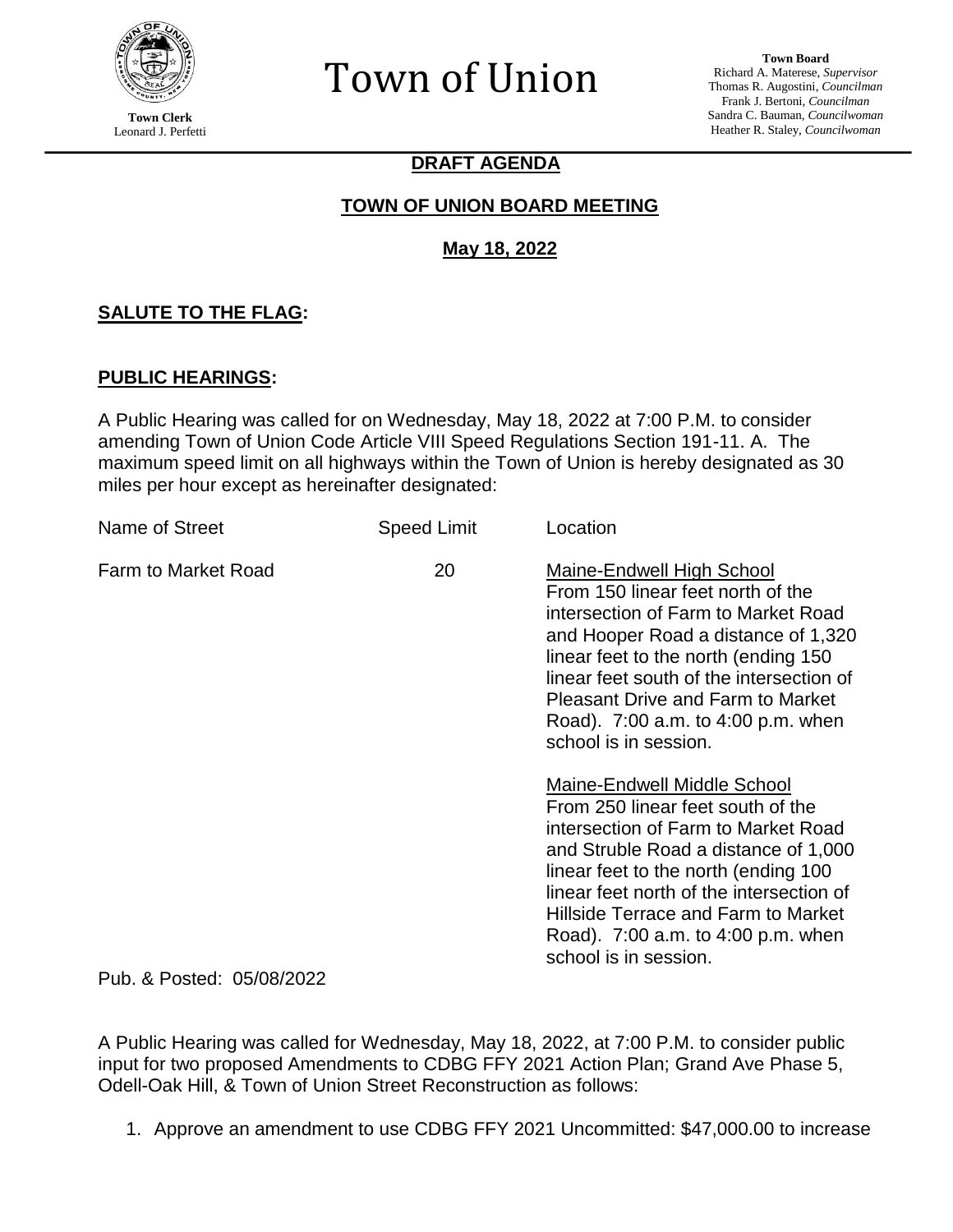

Town of Union

Grand Ave Phase #5 Project from \$250,000 to \$297,000.00.

- 2. Approve an amendment to use CDBG FFY 2019: Up to \$111,169.89; CDBG FFY 2020: Up to \$124,682.00; CDBG FFY 2021 Uncommitted: Up to \$21,000 and FFY 2021 First Time Home Buyer Program: Up to \$75,674.51 to increase the Odell-Oak Hill Project from \$346,075.00 to \$582,526.40.
- 3. Approve an amendment to reallocate CDBG FFY 2020 Home Improvement Program: \$300,000.00 to the TBD project(s) within 'Town of Union Street Reconstruction". Pub. & Posted: 05/01/2022
- **BIDS:** None.

## **APPROVAL OF MINUTES:**

Motion to approve the Minutes of the Regular Town of Union Board Meeting held on Wednesday, April 6, 2022.

#### **HEARING OF VISITORS:**

#### **COMMUNICATIONS FOR FILING:**

1. Letter from Jason Shaw, Broome County Legislator, voicing his support for one or more speed zones on Farm to Market Road, as per the Public Hearing on May 18, 2022.

2. Union Volunteer Emergency Squad, Inc. – Monthly Financial Report – April 2022.

#### **COMMUNICATIONS FOR ACTION:**

1. Letter from Michelle Beatty, Secretary/Treasurer of Park Manor Homeowners Association, requesting to close Parkwood Drive, barricades to block the street on Saturday, June 25, 2022, from 4:00 PM to 8:00 PM, for their annual Block Party, and for the Town to notify the appropriate emergency services for this event.

2. Email from Robert Weinberger requesting the use of Shelter 1 and Shelter 2 if needed at Glendale Park for the Music in the Glen Community Concert series, with prospective dates to include June 21, 25, 28; July 2, 19, 23, 26, 30; August 2, 6, 9, 13, 16, 20, 23, 27, 30; and September 3, 2022 for the fee of \$900.00.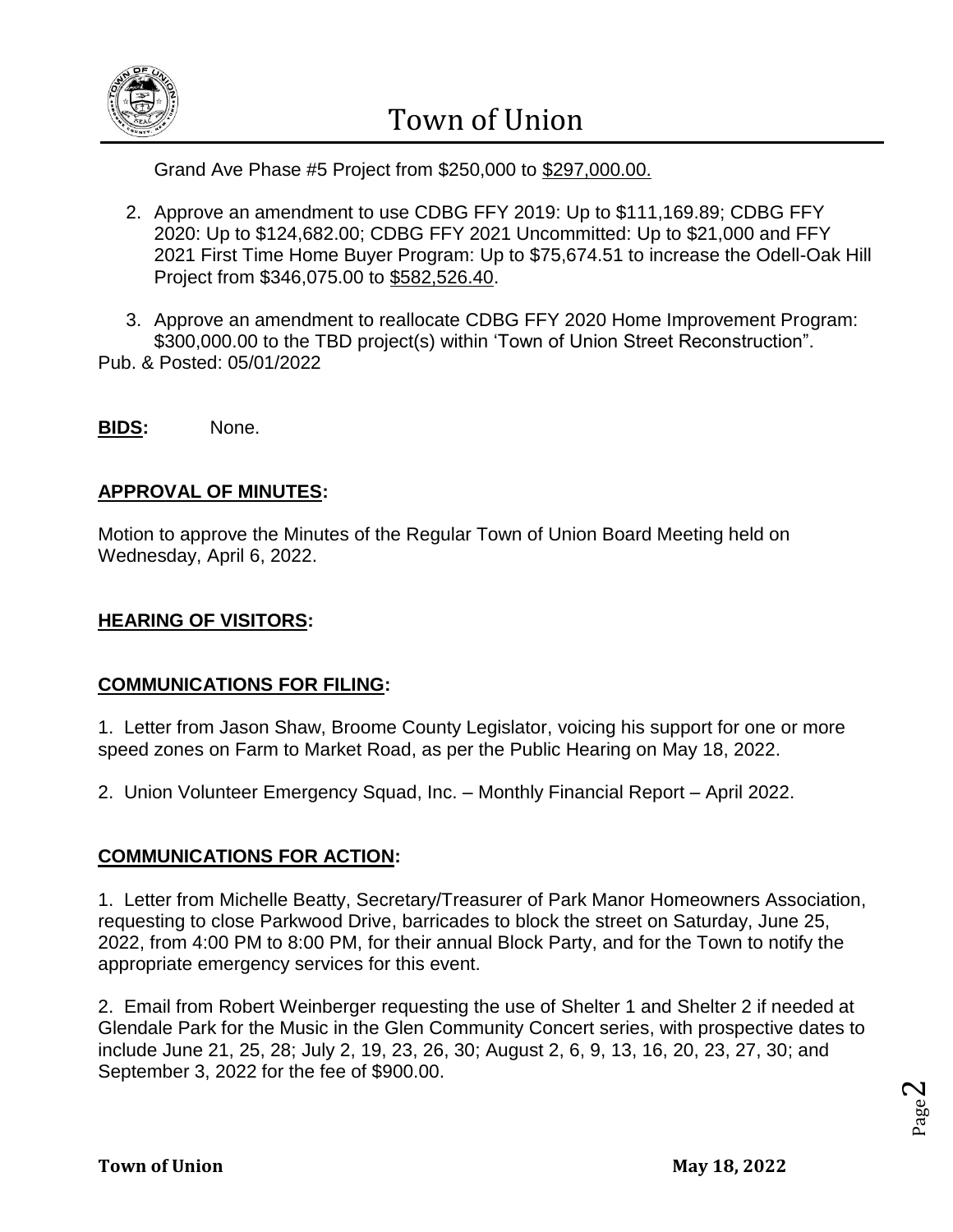

Town of Union

3. Letter from Kelly Mabee, Cornell Cooperative Extension Broome County, requesting the use of West Endicott Park on Thursday, July 21, and Thursday, August 4, 2022 from 2:00 PM to 8:00 PM, to host two Community events led by UNITY (Urban Neighborhood Improved Through Youth), a 4-H civic engagement after school program that works with Union Endicott High School students to complete community improvement projects.

4. Email from Martin Likewise, Youth Pastor of Christian Life Church, 500 N Nanticoke Ave., Endicott, asking if the parks dept. would be interested in allowing his youth group to organize, finance, supply and run a snack bar at the West Endicott Park.

PETITIONS: None.

## **COMMITTEE REPORTS, RECOMMENDATIONS AND RESOLUTIONS:**

#### **THE FOLLOWING COMMITTEE ITEMS REFERENCE A MOTION OR RESOLUTION AND ARE SIMPLY POTENTIAL ITEMS AFTER DUE CONSIDERATION:**

#### **ENVIRONMENTAL / LAWS & LEGISLATION / INTERGOVERNMENTAL COMMITTEE**

Frank J. Bertoni, Chairperson Sandra C. Bauman Heather R. Staley

#### **FINANCE/CAPITAL PROJECTS & PUBLIC WORKS COMMITTEE**

Heather R. Staley, Chairperson Thomas R. Augostini Frank J. Bertoni

**Motion** to authorize bids for Town of Union Flood Protection Municipal Building to be received at a date and time determined by Commissioner of Public Works.

**Motion** to authorize bids for Reconstruction of Dittrich Street Pumping Station to be received at a date and time determined by Commissioner of Public Works.

# **EMPLOYEES / SAFETY / PARKS & RECREATION COMMITTEE**

Sandra C. Bauman, Chairperson Heather R. Staley

Page ო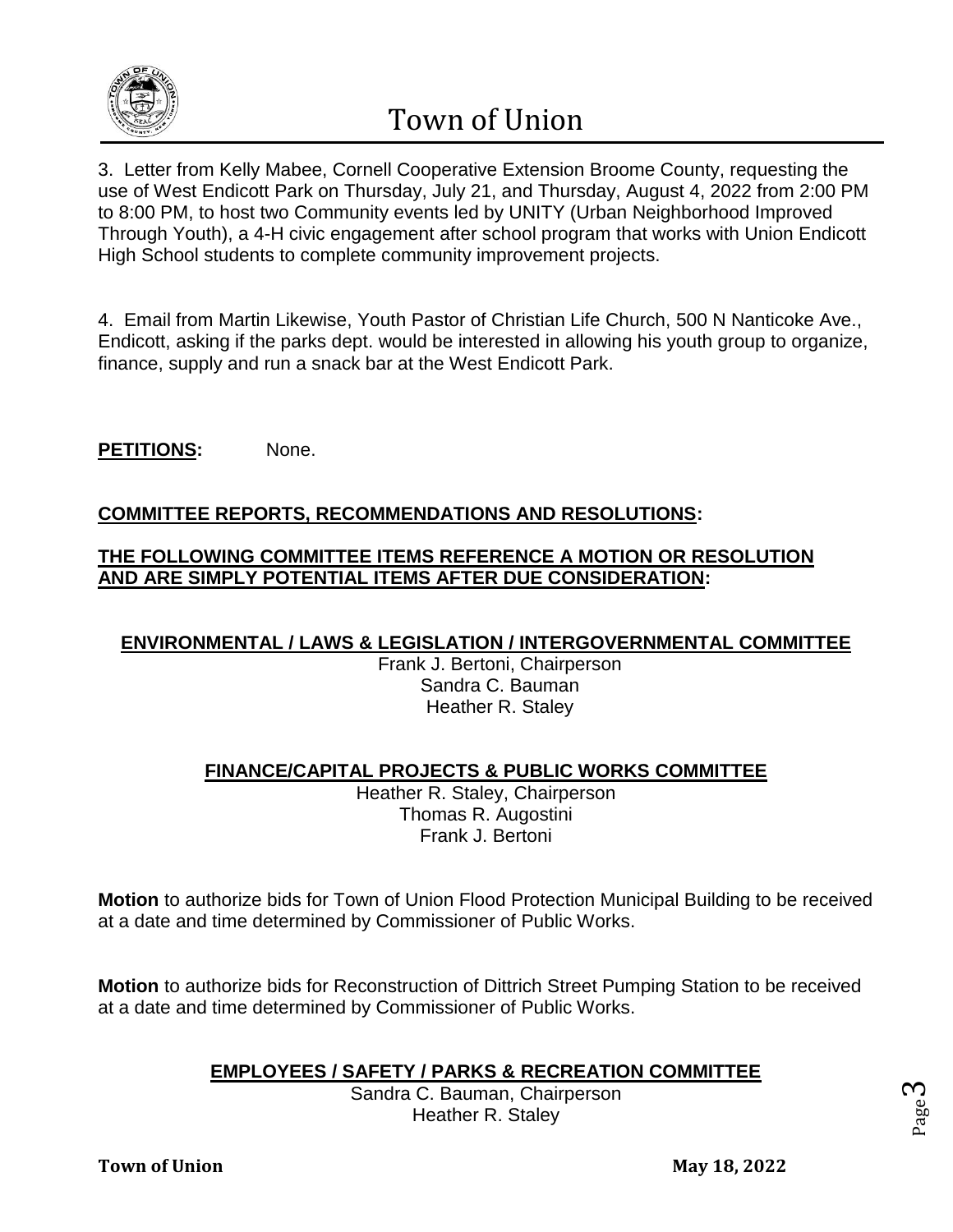

# Town of Union

Thomas R. Augostini Frank J. Bertoni

**Resolution** to authorize Supervisor Richard A. Materese to sign the Trees for Tribs project applications regarding William H. Hill and Glendale Parks.

# **PLANNING, ZONING & ECONOMIC DEVELOPMENT COMMITTEE**

Thomas R. Augostini, Chairperson Frank J. Bertoni Sandra C. Bauman

**Resolution** to approve an increase to the Grand Ave Phase #5 for removal of buried and filled storm manhole & increased material for extra depth needed for new water main. An additional \$5,211.00 is requested to complete the project for a total of \$299,211.00. Village of Johnson City & Hulbert Engineers have approved these changes. \$5,211.00 will come from the Demolition Clearing account FFY 2019-2020 IDIS #1634.

**Resolution** to approve an agreement between the Town of Union and the Town of Union Local Development Corporation to administer allocated American Rescue Plan Act (ARPA) Lost Revenue Replacement funds and/or Non-Revenue Replacement ARPA funds for economic recovery and/or COVID related projects, subject to final approval by the Town Attorney and for authorization for Supervisor Richard A. Materese to execute the same.

**Resolution** authorizing the Town of Union to transfer One Million Five Hundred Thousand Dollars (\$1,500,000.00) to the Town of Union Local Development Corporation in American Rescue Plan Act (ARPA) Lost Revenue Replacement funds, all of which shall be administered by the Local Development Corporation in the form of grants and/or loans for economic recovery and/or COVID related projects.

# **HEARING OF VISITORS:**

# **DEPARTMENT REPORTS ON FILE IN THE TOWN CLERK'S OFFICE:**

1. Town of Union Planning Department Decision – Minor Site Plan Review, Application # PD-2022-018, DISH Wireless Antennas & Cabinet, 701 Hooper Road, Endwell, Tax Map # 141.08-2-4.

- 2. Town Clerk Monthly Report April 2022.
- 3. Permits Monthly Report April 2022.

#### **Town of Union May 18, 2022**

Page  $\overline{\mathcal{A}}$